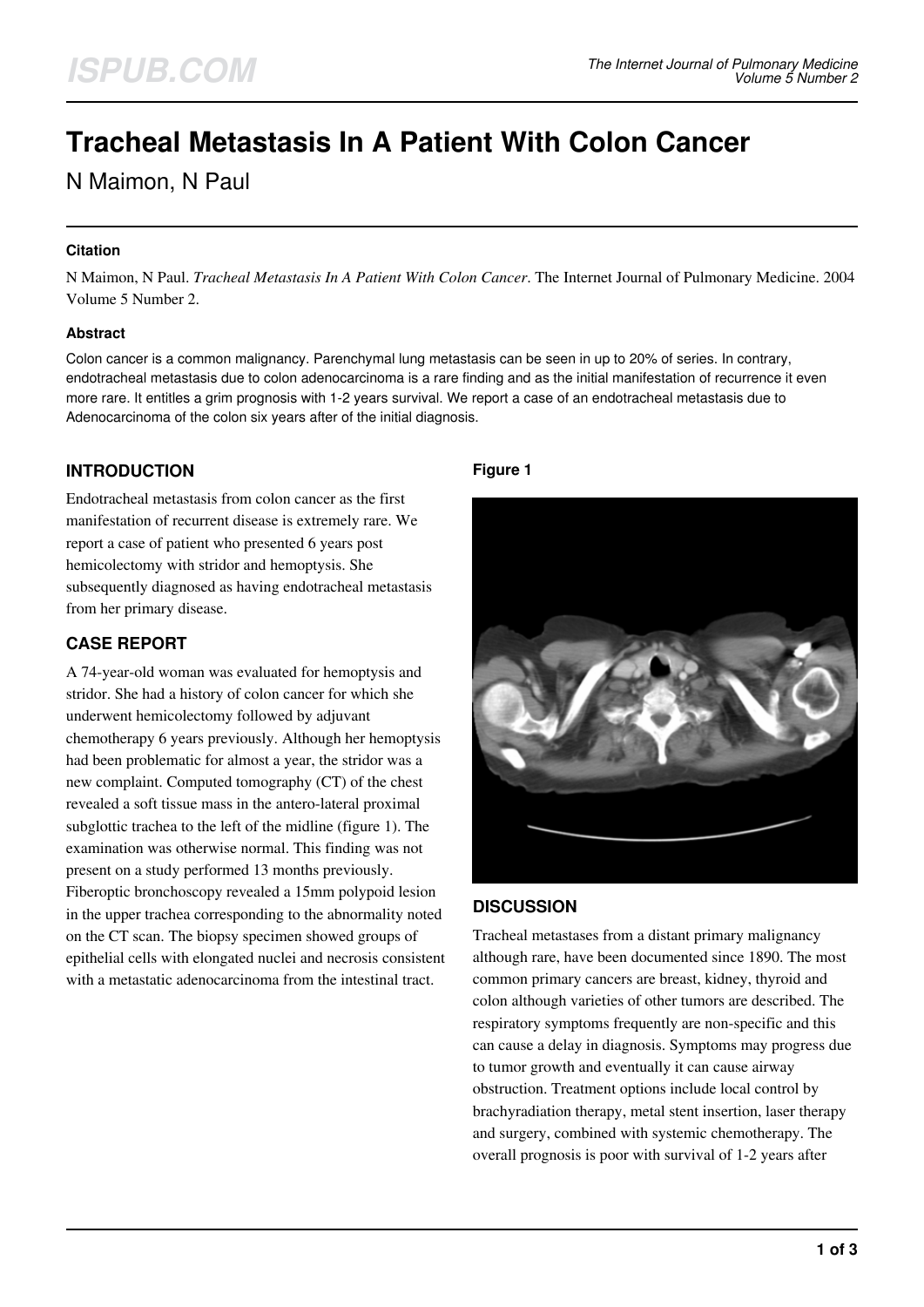diagnosis.

## **LEARNING POINTS**

- 1. Malignant tracheal metastasis should be considered in the evaluation of patients with cough, hemoptysis, wheezing or stridor and history of malignant solid tumor.
- 2. Chest X-ray and CT tend to underestimate the size of the tumor and the diagnosis should be made by bronchoscopy and endo-tracheal biopsy.

# **CORRESPONDENCE TO**

Nimrod Maimon M.D.

Division of Respirology, Department of Medicine Room 6263 Medical Sciences Building, University of Toronto,

1 Kings College Circle,

Toronto, Ontario, Canada, M5S 1A8

#### **References**

1. Morency G, Chalaoui J, Samson L, Sylvestre J. Malignant neoplasms of the trachea. Can Assoc Radiol J. 1989; 40(4): 198-200.

2. Shapshay SM, Strong MS. Tracheobronchial obstruction from metastatic distant malignancies. Ann Otol Rhinol Laryngol 1982;91(6):648-51.